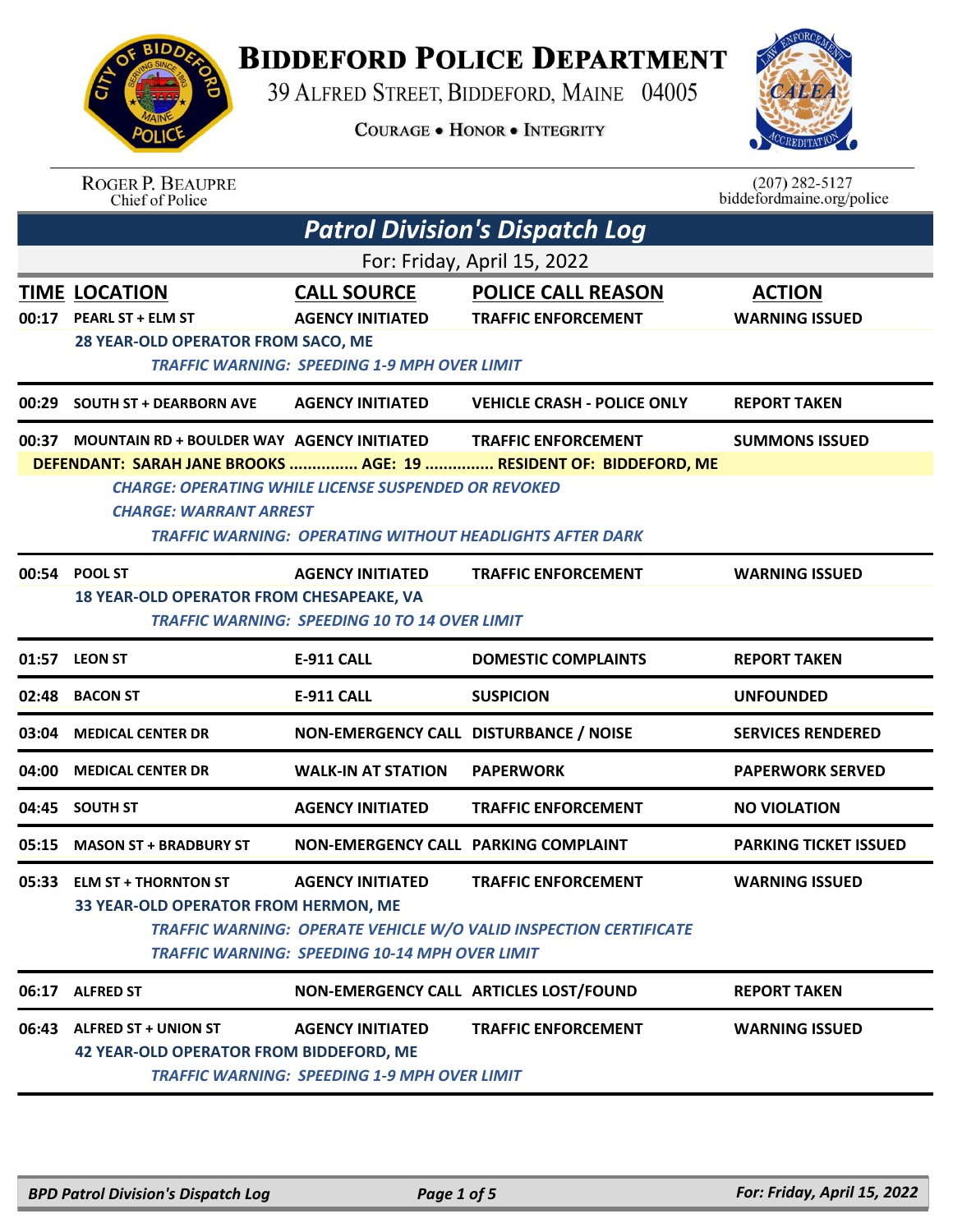|       | <b>TIME LOCATION</b><br>06:57 BIRCH ST + PROSPECT ST<br>40 YEAR-OLD OPERATOR FROM BIDDEFORD, ME | <b>CALL SOURCE</b><br><b>AGENCY INITIATED</b>                                    | <b>POLICE CALL REASON</b><br><b>TRAFFIC ENFORCEMENT</b>                                                      | <b>ACTION</b><br><b>WARNING ISSUED</b> |
|-------|-------------------------------------------------------------------------------------------------|----------------------------------------------------------------------------------|--------------------------------------------------------------------------------------------------------------|----------------------------------------|
|       |                                                                                                 | <b>TRAFFIC WARNING: SPEEDING 1-9 MPH OVER LIMIT</b>                              |                                                                                                              |                                        |
|       | 07:21 MAIN ST                                                                                   | <b>CHARGE: OPERATING WHILE LICENSE SUSPENDED OR REVOKED</b>                      | AGENCY INITIATED TRAFFIC ENFORCEMENT<br>DEFENDANT: BRYCE DAVID DUBE  AGE: 26  RESIDENT OF: BIDDEFORD, ME     | <b>SUMMONS ISSUED</b>                  |
|       | 07:23 CENTER ST                                                                                 | <b>AGENCY INITIATED</b>                                                          | <b>OUT FOR FOLLOW UP</b>                                                                                     | <b>SERVICES RENDERED</b>               |
|       | 07:42 ELM ST                                                                                    | <b>AGENCY INITIATED</b>                                                          | <b>TRAFFIC ENFORCEMENT</b>                                                                                   | <b>WARNING ISSUED</b>                  |
|       | 34 YEAR-OLD OPERATOR FROM OLD ORCHARD BEACH, ME                                                 |                                                                                  | TRAFFIC WARNING: OPERATING VEHICLE WITH INADEQUATE BRAKE LIGHTS                                              |                                        |
| 08:20 | <b>POMERLEAU ST</b>                                                                             | <b>AGENCY INITIATED</b>                                                          | <b>OUT FOR FOLLOW UP</b>                                                                                     | <b>NEGATIVE CONTACT</b>                |
|       | 08:27 ALFRED ST + UNION ST<br><b>16 YEAR-OLD OPERATOR FROM AUBURN, NH</b>                       | <b>AGENCY INITIATED</b><br><b>TRAFFIC WARNING: SPEEDING 1-9 MPH OVER LIMIT</b>   | <b>TRAFFIC ENFORCEMENT</b>                                                                                   | <b>WARNING ISSUED</b>                  |
|       | 08:42 SOUTH ST                                                                                  | <b>NON-EMERGENCY CALL ALARM - POLICE</b>                                         |                                                                                                              | <b>FALSE ALARM</b>                     |
|       | 09:06 ALFRED ST<br>34 YEAR-OLD OPERATOR FROM BIDDEFORD, ME                                      | <b>AGENCY INITIATED</b><br><b>TRAFFIC WARNING: SPEEDING 10-14 MPH OVER LIMIT</b> | <b>TRAFFIC ENFORCEMENT</b>                                                                                   | <b>WARNING ISSUED</b>                  |
| 09:10 | <b>BOULDER WAY</b>                                                                              |                                                                                  | NON-EMERGENCY CALL VEHICLE CRASH - POLICE ONLY                                                               | <b>SERVICES RENDERED</b>               |
|       | 09:13 WEST ST + GREENFIELD LN<br>24 YEAR-OLD OPERATOR FROM BIDDEFORD, ME                        | <b>AGENCY INITIATED</b>                                                          | <b>TRAFFIC ENFORCEMENT</b><br><b>TRAFFIC WARNING: USE OF HANDHELD DEVICE WHILE OPERATING MV</b>              | <b>WARNING ISSUED</b>                  |
| 09:17 | <b>SULLIVAN ST</b>                                                                              | NON-EMERGENCY CALL OUT FOR FOLLOW UP                                             |                                                                                                              | <b>NEGATIVE CONTACT</b>                |
| 09:39 | <b>WEST COLE RD</b>                                                                             | <b>NON-EMERGENCY CALL ALARM - POLICE</b>                                         |                                                                                                              | <b>BUILDING CHECK/SECURE</b>           |
| 09:40 | <b>MAIN ST</b>                                                                                  | <b>AGENCY INITIATED</b>                                                          | <b>COMMUNITY ENGAGEMENT</b>                                                                                  | <b>NO VIOLATION</b>                    |
| 09:47 | POOL ST + PIKE ST<br>22 YEAR-OLD OPERATOR FROM NORTH BERWICK, ME                                | <b>AGENCY INITIATED</b><br><b>TRAFFIC WARNING: SPEEDING 1-9 MPH OVER LIMIT</b>   | <b>TRAFFIC ENFORCEMENT</b>                                                                                   | <b>WARNING ISSUED</b>                  |
| 09:54 | <b>POOL ST + CLIFFORD ST</b><br>76 YEAR-OLD OPERATOR FROM NEEDHAM, MA                           | <b>AGENCY INITIATED</b><br><b>TRAFFIC WARNING: SPEEDING 10-14 MPH OVER LIMIT</b> | <b>TRAFFIC ENFORCEMENT</b>                                                                                   | <b>WARNING ISSUED</b>                  |
| 10:25 | ALFRED ST + MT VERNON ST<br>22 YEAR-OLD OPERATOR FROM BIDDEFORD, ME                             | <b>AGENCY INITIATED</b><br><b>TRAFFIC WARNING: FAILURE TO REGISTER VEHICLE</b>   | <b>TRAFFIC ENFORCEMENT</b><br>TRAFFIC WARNING: PASS 18 OR OLDER; OPERATORS NOT PROPERLY SECURED IN SEAT BELT | <b>WARNING ISSUED</b>                  |
| 11:25 | <b>SACO FALLS WAY</b>                                                                           | E-911 CALL                                                                       | <b>FIGHTS</b>                                                                                                | <b>GONE ON ARRIVAL</b>                 |
|       | 11:31 AMHERST ST                                                                                | <b>WALK-IN AT STATION</b>                                                        | <b>ESCORTS / RELAYS</b>                                                                                      | <b>SERVICES RENDERED</b>               |
|       | <b>BPD Patrol Division's Dispatch Log</b>                                                       | Page 2 of 5                                                                      |                                                                                                              | For: Friday, April 15, 2022            |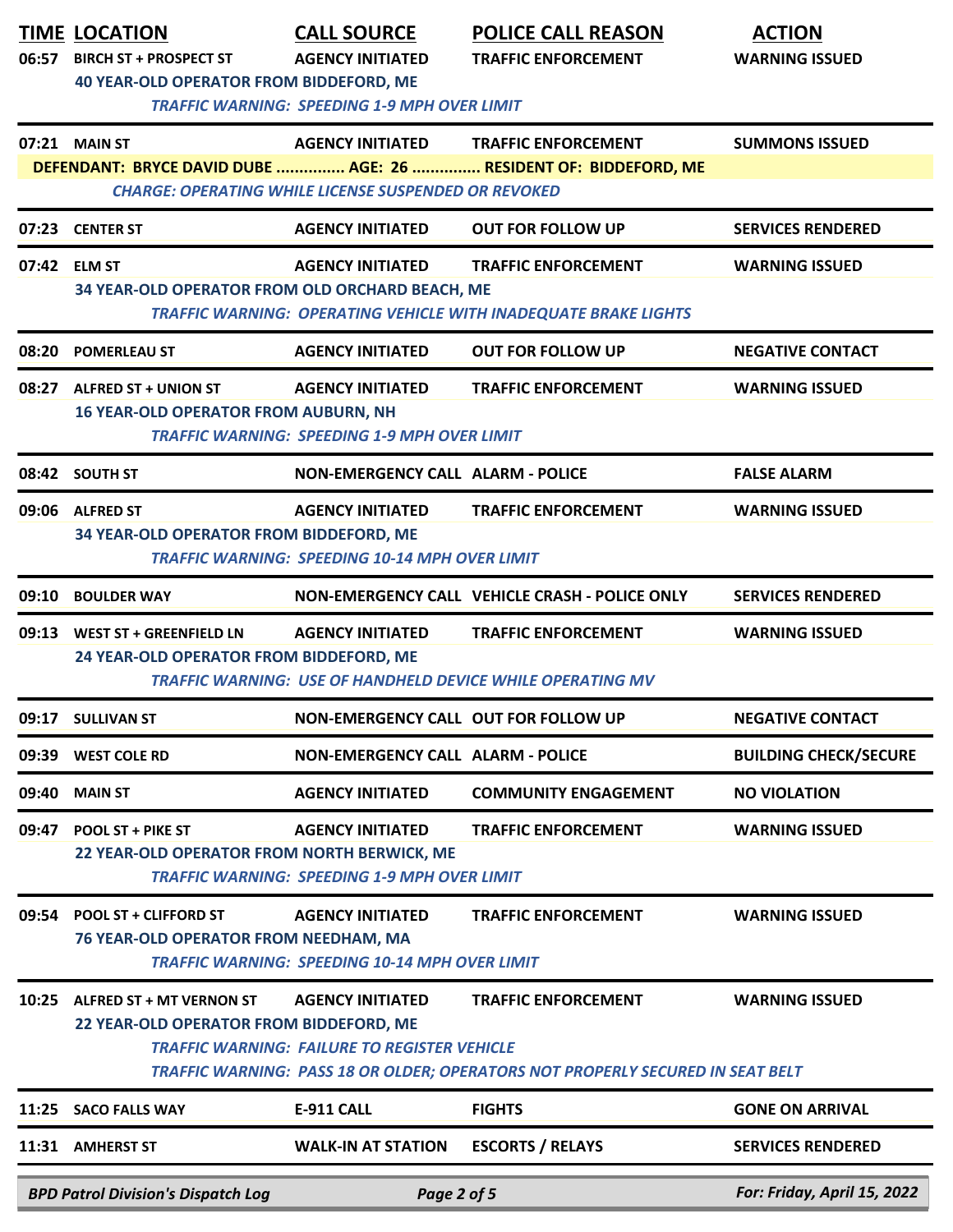| 11:50 | <b>TIME LOCATION</b><br><b>BIRCH ST</b>                                                           | <b>CALL SOURCE</b><br><b>NON-EMERGENCY CALL JUVENILE OFFENSES</b> | <b>POLICE CALL REASON</b>                                                                              | <b>ACTION</b><br><b>SERVICES RENDERED</b> |
|-------|---------------------------------------------------------------------------------------------------|-------------------------------------------------------------------|--------------------------------------------------------------------------------------------------------|-------------------------------------------|
| 12:25 | <b>BOULDER WAY</b>                                                                                | <b>WALK-IN AT STATION</b>                                         | <b>FRAUD / SCAM</b>                                                                                    | <b>REPORT TAKEN</b>                       |
| 12:49 | <b>HILL ST + VINCENT AVE</b><br><b>16 YEAR-OLD OPERATOR FROM BIDDEFORD, ME</b>                    | <b>AGENCY INITIATED</b>                                           | <b>TRAFFIC ENFORCEMENT</b><br><b>TRAFFIC WARNING: USE OF HANDHELD DEVICE WHILE OPERATING MV</b>        | <b>WARNING ISSUED</b>                     |
| 12:58 | <b>WEST ST</b><br>21 YEAR-OLD OPERATOR FROM BUXTON, ME                                            | <b>AGENCY INITIATED</b>                                           | <b>TRAFFIC ENFORCEMENT</b><br>TRAFFIC WARNING: OPERATE VEHICLE W/O VALID INSPECTION CERTIFICATE        | <b>WARNING ISSUED</b>                     |
| 13:00 | <b>DARTMOUTH ST</b>                                                                               | <b>OTHER</b>                                                      | <b>DRUG TAKE BACK</b>                                                                                  | <b>SERVICES RENDERED</b>                  |
| 13:09 | <b>RAYMOND ST</b>                                                                                 | <b>AGENCY INITIATED</b>                                           | <b>ANIMAL COMPLAINT</b>                                                                                | <b>NEGATIVE CONTACT</b>                   |
| 13:17 | <b>RAYMOND ST</b>                                                                                 | <b>AGENCY INITIATED</b>                                           | <b>ANIMAL COMPLAINT</b>                                                                                | <b>SERVICES RENDERED</b>                  |
|       | 13:26 MAY ST + ROBERTS ST<br><b>64 YEAR-OLD OPERATOR FROM SACO, ME</b>                            | <b>AGENCY INITIATED</b>                                           | <b>TRAFFIC ENFORCEMENT</b><br>TRAFFIC WARNING: OPERATE VEHICLE W/O VALID INSPECTION CERTIFICATE        | <b>WARNING ISSUED</b>                     |
| 13:29 | <b>BEACH AVE</b>                                                                                  | <b>RADIO</b>                                                      | <b>ANIMAL COMPLAINT</b>                                                                                | <b>SERVICES RENDERED</b>                  |
|       | 13:31 CUTTS AVE, SACO, ME                                                                         | <b>AGENCY INITIATED</b>                                           | PRO-ACTIVE DV RESPONSE TEAM                                                                            | <b>NO VIOLATION</b>                       |
|       | 13:35 SOUTH ST + WENTWORTH ST<br>21 YEAR-OLD OPERATOR FROM BIDDEFORD, ME                          | <b>AGENCY INITIATED</b>                                           | <b>TRAFFIC ENFORCEMENT</b><br><b>TRAFFIC WARNING: OPERATE VEHICLE W/O VALID INSPECTION CERTIFICATE</b> | <b>WARNING ISSUED</b>                     |
|       | 13:35 SCHOOL ST                                                                                   | <b>AGENCY INITIATED</b>                                           | <b>ANIMAL COMPLAINT</b>                                                                                | <b>SERVICES RENDERED</b>                  |
|       | 13:42 MIDDLE ST                                                                                   | <b>AGENCY INITIATED</b>                                           | <b>ANIMAL COMPLAINT</b>                                                                                | <b>SERVICES RENDERED</b>                  |
|       | 13:51 ACORN ST                                                                                    | <b>AGENCY INITIATED</b>                                           | <b>ANIMAL COMPLAINT</b>                                                                                | <b>NEGATIVE CONTACT</b>                   |
|       | 14:03 ALFRED ST                                                                                   | <b>NON-EMERGENCY CALL BOLO</b>                                    |                                                                                                        | <b>REFERRED OTHER AGENCY</b>              |
|       | 14:04 ELM ST<br>DEFENDANT: JUVENILE - R  AGE: 15  RESIDENT OF: SACO, ME<br><b>CHARGE: ASSAULT</b> | <b>NON-EMERGENCY CALL JUVENILE OFFENSES</b>                       |                                                                                                        | <b>SUMMONS ISSUED</b>                     |
|       | 14:18 FOSS ST                                                                                     | <b>AGENCY INITIATED</b>                                           | <b>ANIMAL COMPLAINT</b>                                                                                | <b>NEGATIVE CONTACT</b>                   |
|       | <b>14:19 LUNT ST</b>                                                                              | <b>NON-EMERGENCY CALL CIVIL COMPLAINT</b>                         |                                                                                                        | <b>CIVIL COMPLAINT</b>                    |
|       | 14:27 SUMMER ST                                                                                   | <b>AGENCY INITIATED</b>                                           | <b>ANIMAL COMPLAINT</b>                                                                                | <b>SERVICES RENDERED</b>                  |
|       | 14:33 MT VERNON ST                                                                                | <b>AGENCY INITIATED</b>                                           | <b>ANIMAL COMPLAINT</b>                                                                                | <b>SERVICES RENDERED</b>                  |
|       | 14:47 ELM ST                                                                                      | <b>E-911 CALL</b>                                                 | <b>VEHICLE CRASH - POLICE ONLY</b>                                                                     | <b>STATE FORM TAKEN</b>                   |
|       | 14:53 AMHERST ST                                                                                  | <b>E-911 CALL</b>                                                 | 911 MISUSE                                                                                             | <b>SERVICES RENDERED</b>                  |
|       | 14:58 BIRCH ST                                                                                    | <b>AGENCY INITIATED</b>                                           | <b>ANIMAL COMPLAINT</b>                                                                                | <b>NEGATIVE CONTACT</b>                   |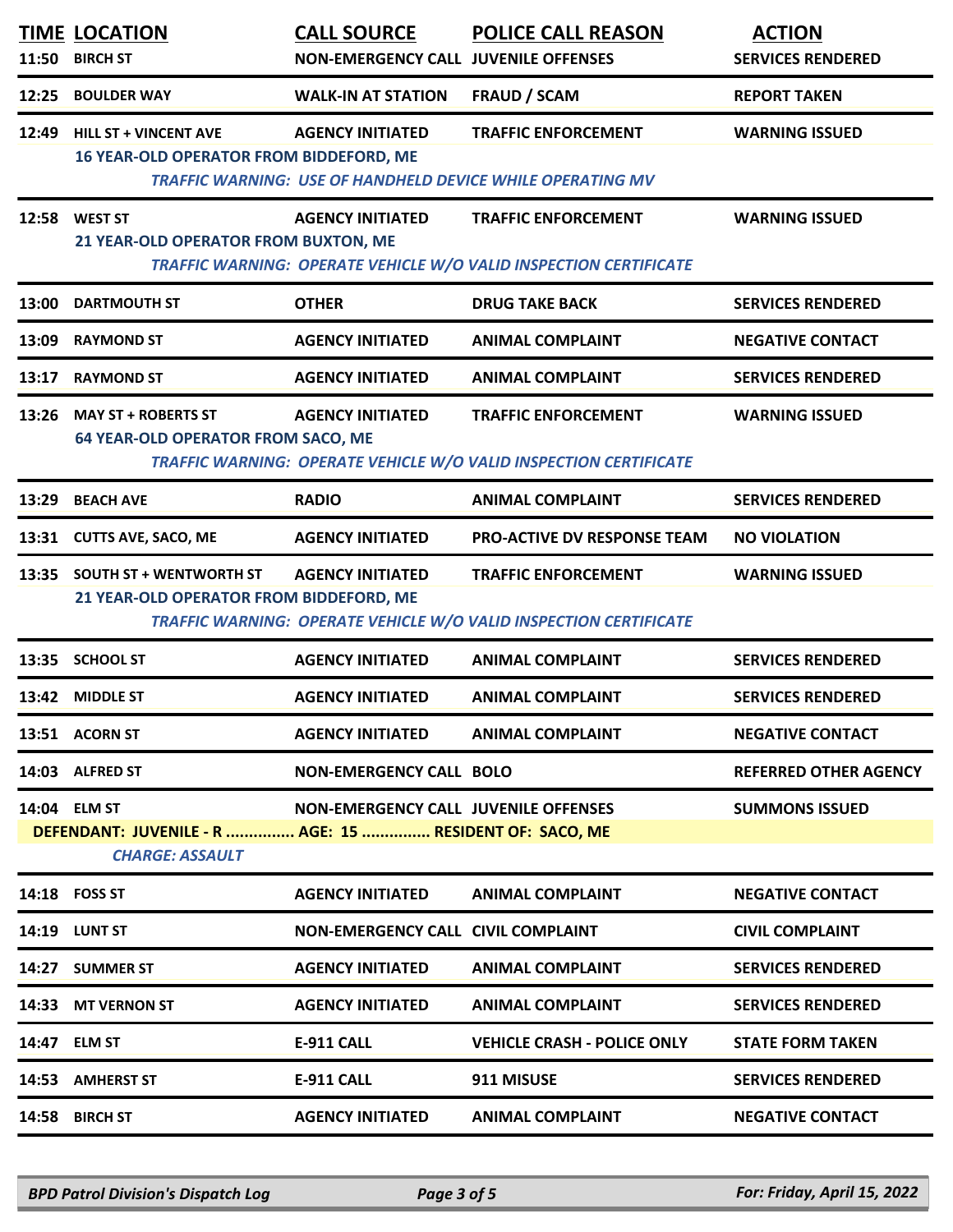|       | <b>TIME LOCATION</b><br>14:59 SOUTH ST                                                                                                                                                                       | <b>CALL SOURCE</b>                                                               | <b>POLICE CALL REASON</b><br>NON-EMERGENCY CALL VIOL PROTECTION FROM ABUSE | <b>ACTION</b><br><b>REPORT TAKEN</b> |  |  |
|-------|--------------------------------------------------------------------------------------------------------------------------------------------------------------------------------------------------------------|----------------------------------------------------------------------------------|----------------------------------------------------------------------------|--------------------------------------|--|--|
|       | 15:02 PROSPECT ST                                                                                                                                                                                            | <b>AGENCY INITIATED</b>                                                          | <b>ANIMAL COMPLAINT</b>                                                    | <b>SERVICES RENDERED</b>             |  |  |
|       | 15:14 PROSPECT ST                                                                                                                                                                                            | <b>AGENCY INITIATED</b>                                                          | <b>ANIMAL COMPLAINT</b>                                                    | <b>SERVICES RENDERED</b>             |  |  |
|       | 15:14 PROSPECT ST                                                                                                                                                                                            | <b>AGENCY INITIATED</b>                                                          | <b>ANIMAL COMPLAINT</b>                                                    | <b>NEGATIVE CONTACT</b>              |  |  |
|       | 15:19 ALFRED ST                                                                                                                                                                                              | <b>E-911 CALL</b>                                                                | <b>VEHICLE CRASH - POLICE ONLY</b>                                         | <b>SERVICES RENDERED</b>             |  |  |
|       | 15:59 SOUTH ST + MAY ST                                                                                                                                                                                      | <b>AGENCY INITIATED</b>                                                          | <b>BOLO</b>                                                                | <b>NEGATIVE CONTACT</b>              |  |  |
|       | 16:01 COLUMBUS WAY                                                                                                                                                                                           |                                                                                  | NON-EMERGENCY CALL VEHICLE CRASH - POLICE ONLY                             | <b>STATE FORM TAKEN</b>              |  |  |
|       | 16:18 GEORGE ST                                                                                                                                                                                              | <b>E-911 CALL</b>                                                                | <b>FIGHTS</b>                                                              | <b>SERVICES RENDERED</b>             |  |  |
|       | 16:20 RUGBY ST                                                                                                                                                                                               | <b>NON-EMERGENCY CALL CRIMINAL MISCHIEF</b>                                      |                                                                            | <b>REPORT TAKEN</b>                  |  |  |
|       | <b>16:40 COLUMBUS WAY</b>                                                                                                                                                                                    | <b>AGENCY INITIATED</b>                                                          | <b>OUT FOR FOLLOW UP</b>                                                   | <b>SERVICES RENDERED</b>             |  |  |
|       | 16:41 COLUMBUS WAY<br>20 YEAR-OLD OPERATOR FROM STRAFFORD, NH                                                                                                                                                | <b>AGENCY INITIATED</b><br><b>TRAFFIC WARNING: SPEEDING 10-14 MPH OVER LIMIT</b> | <b>TRAFFIC ENFORCEMENT</b>                                                 | <b>WARNING ISSUED</b>                |  |  |
| 16:44 | <b>MARINER WAY</b>                                                                                                                                                                                           | <b>AGENCY INITIATED</b>                                                          | <b>COMMUNITY ENGAGEMENT</b>                                                | <b>SERVICES RENDERED</b>             |  |  |
|       | 16:56 SOUTH ST                                                                                                                                                                                               | <b>NON-EMERGENCY CALL THEFT</b>                                                  |                                                                            | <b>REPORT TAKEN</b>                  |  |  |
|       | <b>16:58 MARINER WAY</b>                                                                                                                                                                                     | <b>NON-EMERGENCY CALL SUSPICION</b>                                              |                                                                            | <b>SERVICES RENDERED</b>             |  |  |
| 17:13 | SOUTH ST + CATHEDRAL OAKS D AGENCY INITIATED<br><b>36 YEAR-OLD OPERATOR FROM SACO, ME</b>                                                                                                                    | <b>TRAFFIC WARNING: SPEEDING 10-14 MPH OVER LIMIT</b>                            | <b>TRAFFIC ENFORCEMENT</b>                                                 | <b>WARNING ISSUED</b>                |  |  |
| 17:15 | <b>MAIN ST</b>                                                                                                                                                                                               | NON-EMERGENCY CALL OUT FOR FOLLOW UP                                             |                                                                            | <b>SERVICES RENDERED</b>             |  |  |
|       | 17:23 ALFRED ST                                                                                                                                                                                              |                                                                                  | NON-EMERGENCY CALL SACO USING THE INTOX                                    | <b>SERVICES RENDERED</b>             |  |  |
|       | 17:28 HARDING ST                                                                                                                                                                                             | NON-EMERGENCY CALL ASSIST OTHER AGENCY                                           |                                                                            | <b>NEGATIVE CONTACT</b>              |  |  |
|       | 17:30 ELM ST<br><b>NON-EMERGENCY CALL SHOPLIFTING</b><br><b>SUMMONS ISSUED</b><br>DEFENDANT: SHELLY A SPRAGUE  AGE: 48  RESIDENT OF: STANDISH, ME<br><b>CHARGE: THEFT BY UNAUTHORIZED TAKING OR TRANSFER</b> |                                                                                  |                                                                            |                                      |  |  |
|       | 17:51 MASON ST                                                                                                                                                                                               | <b>E-911 CALL</b>                                                                | 911 MISUSE                                                                 | <b>NEGATIVE CONTACT</b>              |  |  |
|       | 19:19 BOULDER WAY                                                                                                                                                                                            | NON-EMERGENCY CALL SHOPLIFTING                                                   |                                                                            | <b>REFERRED OTHER AGENCY</b>         |  |  |
|       | 19:41 ELM ST                                                                                                                                                                                                 | <b>NON-EMERGENCY CALL SUSPICION</b>                                              |                                                                            | <b>SERVICES RENDERED</b>             |  |  |
|       | 20:07 FREEMAN ST                                                                                                                                                                                             | NON-EMERGENCY CALL DISTURBANCE / NOISE                                           |                                                                            | <b>SERVICES RENDERED</b>             |  |  |
|       | 20:23 SHOPS WAY                                                                                                                                                                                              | <b>NON-EMERGENCY CALL ALARM - POLICE</b>                                         |                                                                            | <b>BUILDING CHECK/SECURE</b>         |  |  |
|       | 20:24 PROSPECT ST                                                                                                                                                                                            |                                                                                  | NON-EMERGENCY CALL ATTEMPTED/THREATENED SUICIDE SERVICES RENDERED          |                                      |  |  |
|       | <b>20:40 HILL ST</b>                                                                                                                                                                                         | <b>NON-EMERGENCY CALL SUSPICION</b>                                              |                                                                            | <b>SERVICES RENDERED</b>             |  |  |
|       |                                                                                                                                                                                                              |                                                                                  |                                                                            |                                      |  |  |